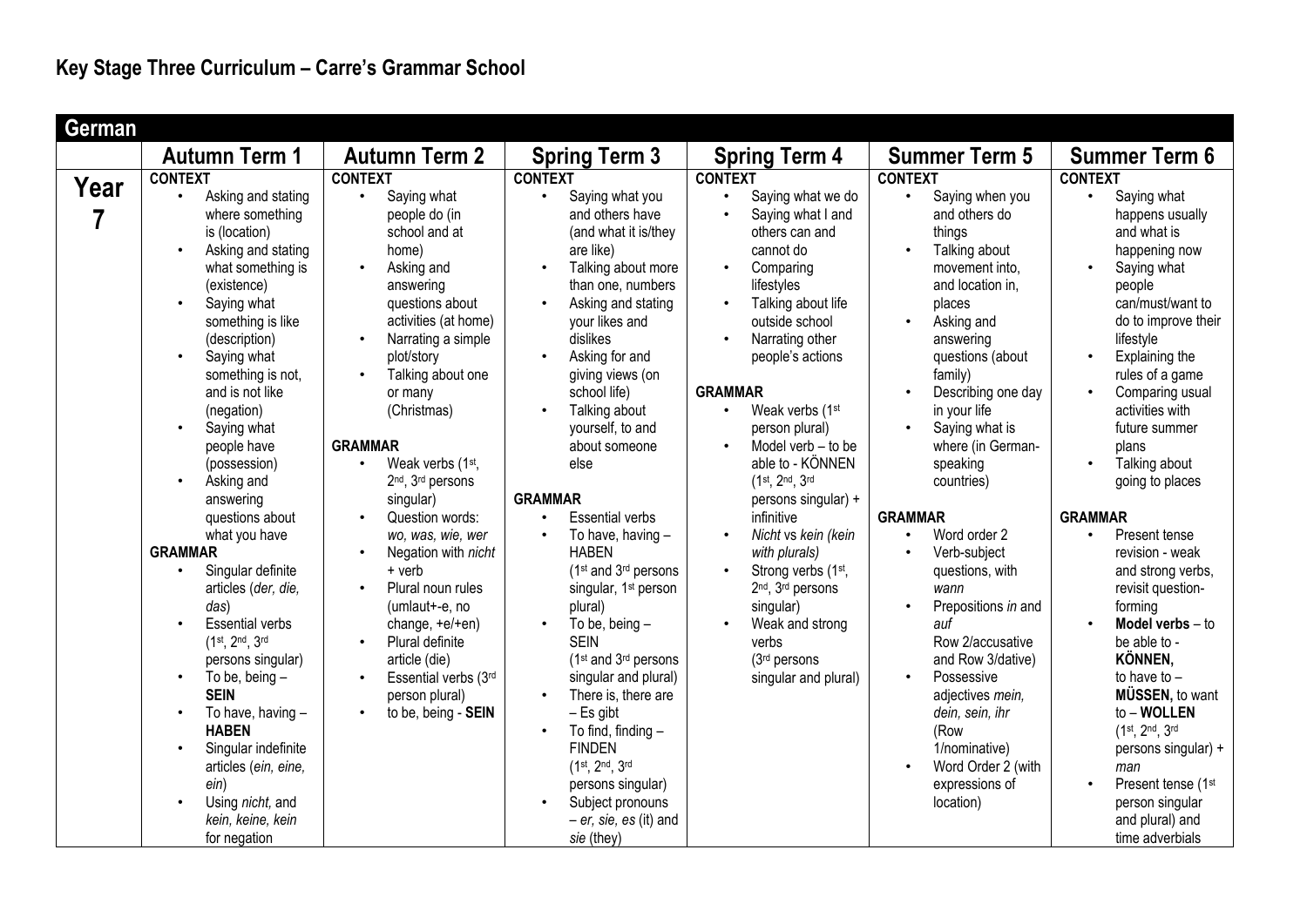|      | Using articles<br>(definite and<br>indefinite) after a<br>verb (Row 2 /<br>accusative)<br>Subject-verb<br>inversion questions<br>Using mein, meine,<br>mein in front of a<br>verb<br>(Row $1/$<br>nominative)                                                          |                                    | Question words:<br>Wie viele?<br>Model verb - to<br>like, liking -<br><b>MÖGEN</b><br>(1st, 2nd, 3rd<br>persons singular)<br>Object pronouns -<br>ihn, sie, es (it) and<br>sie (they)                                                                                                                                                         |                                             |                                                                                                                                                                                                                                                                                                                                                                                                              | Word order 2 (with<br>$\bullet$<br>expressions of<br>time)<br>Compound nouns<br>zu vs nach<br>(meaning 'to')<br>numbers 1-31,<br>dates |
|------|------------------------------------------------------------------------------------------------------------------------------------------------------------------------------------------------------------------------------------------------------------------------|------------------------------------|-----------------------------------------------------------------------------------------------------------------------------------------------------------------------------------------------------------------------------------------------------------------------------------------------------------------------------------------------|---------------------------------------------|--------------------------------------------------------------------------------------------------------------------------------------------------------------------------------------------------------------------------------------------------------------------------------------------------------------------------------------------------------------------------------------------------------------|----------------------------------------------------------------------------------------------------------------------------------------|
|      | Short formative assessments in listening, reading,<br>speaking, writing and translation will take place<br>throughout the individual modules. Vocabulary tests will<br>also take place every week on the vocabulary set that<br>has been studied in the previous week. |                                    | Short formative assessments in listening, reading,<br>speaking, writing and translation will take place<br>throughout the individual modules with a key<br>assessment task based on the work completed this term.<br>Vocabulary tests will also take place every week on the<br>vocabulary set that has been studied in the previous<br>week. |                                             | Short formative assessments in listening, reading,<br>speaking, writing and translation will take place<br>throughout the individual modules, with the Y7<br>examination taking place during this term, covering all<br>the work studied during the course of the academic year.<br>Vocabulary tests will also take place every week on the<br>vocabulary set that has been studied in the previous<br>week. |                                                                                                                                        |
|      | <b>CONTEXT</b>                                                                                                                                                                                                                                                         | <b>CONTEXT</b>                     | <b>CONTEXT</b>                                                                                                                                                                                                                                                                                                                                | <b>CONTEXT</b>                              | <b>CONTEXT</b>                                                                                                                                                                                                                                                                                                                                                                                               | <b>CONTEXT</b>                                                                                                                         |
| Year | - Comparing usual and                                                                                                                                                                                                                                                  | - The world in numbers             | - Talking about exchanging                                                                                                                                                                                                                                                                                                                    | - Saying how well, and how                  | - Talking about plans for this                                                                                                                                                                                                                                                                                                                                                                               | - Location and direction;                                                                                                              |
| 8    | recent summer experiences;                                                                                                                                                                                                                                             |                                    | gifts                                                                                                                                                                                                                                                                                                                                         | willingly you and others do                 | weekend                                                                                                                                                                                                                                                                                                                                                                                                      | where you were and where                                                                                                               |
|      | asking and answering                                                                                                                                                                                                                                                   | - Contrasting what you did         | - Saying what you think                                                                                                                                                                                                                                                                                                                       | things                                      | - Saying what I want vs what                                                                                                                                                                                                                                                                                                                                                                                 | you went                                                                                                                               |
|      |                                                                                                                                                                                                                                                                        | alone and with others              | about things; asking and                                                                                                                                                                                                                                                                                                                      | - Talking about what you                    | I have to do                                                                                                                                                                                                                                                                                                                                                                                                 | - Narrating past events;                                                                                                               |
|      | - Staying with a German-                                                                                                                                                                                                                                               | - Saying where you went,           | answering                                                                                                                                                                                                                                                                                                                                     | and others prefer to do;                    | - Comparing dreams and                                                                                                                                                                                                                                                                                                                                                                                       | asking and answering                                                                                                                   |
|      | speaking family                                                                                                                                                                                                                                                        | how you got there and what         | - Comparing places and                                                                                                                                                                                                                                                                                                                        | asking and answering                        | plans                                                                                                                                                                                                                                                                                                                                                                                                        | - Planning an event on a                                                                                                               |
|      | - Asking the meaning and                                                                                                                                                                                                                                               | you did                            | people now and then                                                                                                                                                                                                                                                                                                                           | - Comparing what you do                     | - Describing attributes                                                                                                                                                                                                                                                                                                                                                                                      | budget; the ideal and the real                                                                                                         |
|      | spelling of unknown words<br>- Things I like and things                                                                                                                                                                                                                | - Talking about recent<br>journeys | - Explaining what you did,<br>used to do                                                                                                                                                                                                                                                                                                      | now with what you used to<br>do             | (buildings and places)                                                                                                                                                                                                                                                                                                                                                                                       | - Dreams and goals for the<br>future                                                                                                   |
|      | that make me happy                                                                                                                                                                                                                                                     |                                    |                                                                                                                                                                                                                                                                                                                                               | - Talking about how long                    | <b>GRAMMAR</b>                                                                                                                                                                                                                                                                                                                                                                                               | - Things that are important                                                                                                            |
|      | - Describing others                                                                                                                                                                                                                                                    | - Talking about how you do         | <b>GRAMMAR</b>                                                                                                                                                                                                                                                                                                                                | you've been doing things                    | Present tense<br>$\bullet$                                                                                                                                                                                                                                                                                                                                                                                   | to you                                                                                                                                 |
|      |                                                                                                                                                                                                                                                                        | things and how well you            | Revisit 'für'+ R2                                                                                                                                                                                                                                                                                                                             |                                             | (present and future                                                                                                                                                                                                                                                                                                                                                                                          |                                                                                                                                        |
|      | - Explaining likes and                                                                                                                                                                                                                                                 | enjoy them                         | (acc.), ' $von' + R3$                                                                                                                                                                                                                                                                                                                         | <b>GRAMMAR</b>                              | meaning)                                                                                                                                                                                                                                                                                                                                                                                                     | <b>GRAMMAR</b>                                                                                                                         |
|      | dislikes                                                                                                                                                                                                                                                               | - Preparing for a party            | (data.)                                                                                                                                                                                                                                                                                                                                       | $\bullet$<br>Present tense                  | Modal verbs                                                                                                                                                                                                                                                                                                                                                                                                  | Past (perfect +                                                                                                                        |
|      |                                                                                                                                                                                                                                                                        |                                    | Conjunction dass +<br>$\bullet$                                                                                                                                                                                                                                                                                                               | separable verbs:                            | (KÖNNEN,                                                                                                                                                                                                                                                                                                                                                                                                     | SEIN) vs past                                                                                                                          |
|      | <b>GRAMMAR</b>                                                                                                                                                                                                                                                         | <b>GRAMMAR</b>                     | Word order 3                                                                                                                                                                                                                                                                                                                                  | 1 <sup>st</sup> and 3 <sup>rd</sup> persons | DÜRFEN,                                                                                                                                                                                                                                                                                                                                                                                                      | (imperfect + SEIN)                                                                                                                     |
|      | Present vs Past                                                                                                                                                                                                                                                        | Object pronouns<br>$\bullet$       | Imperfect tense                                                                                                                                                                                                                                                                                                                               | plural                                      | WOLLEN,                                                                                                                                                                                                                                                                                                                                                                                                      | 1 <sup>st</sup> person singular                                                                                                        |
|      | (perfect - weak                                                                                                                                                                                                                                                        | (mich, dich, ihn,                  | (war, hatte, es                                                                                                                                                                                                                                                                                                                               | Present tense +                             | SOLLEN)                                                                                                                                                                                                                                                                                                                                                                                                      |                                                                                                                                        |
|      |                                                                                                                                                                                                                                                                        | sie, es)                           | gab)                                                                                                                                                                                                                                                                                                                                          | gern, + lieber                              |                                                                                                                                                                                                                                                                                                                                                                                                              |                                                                                                                                        |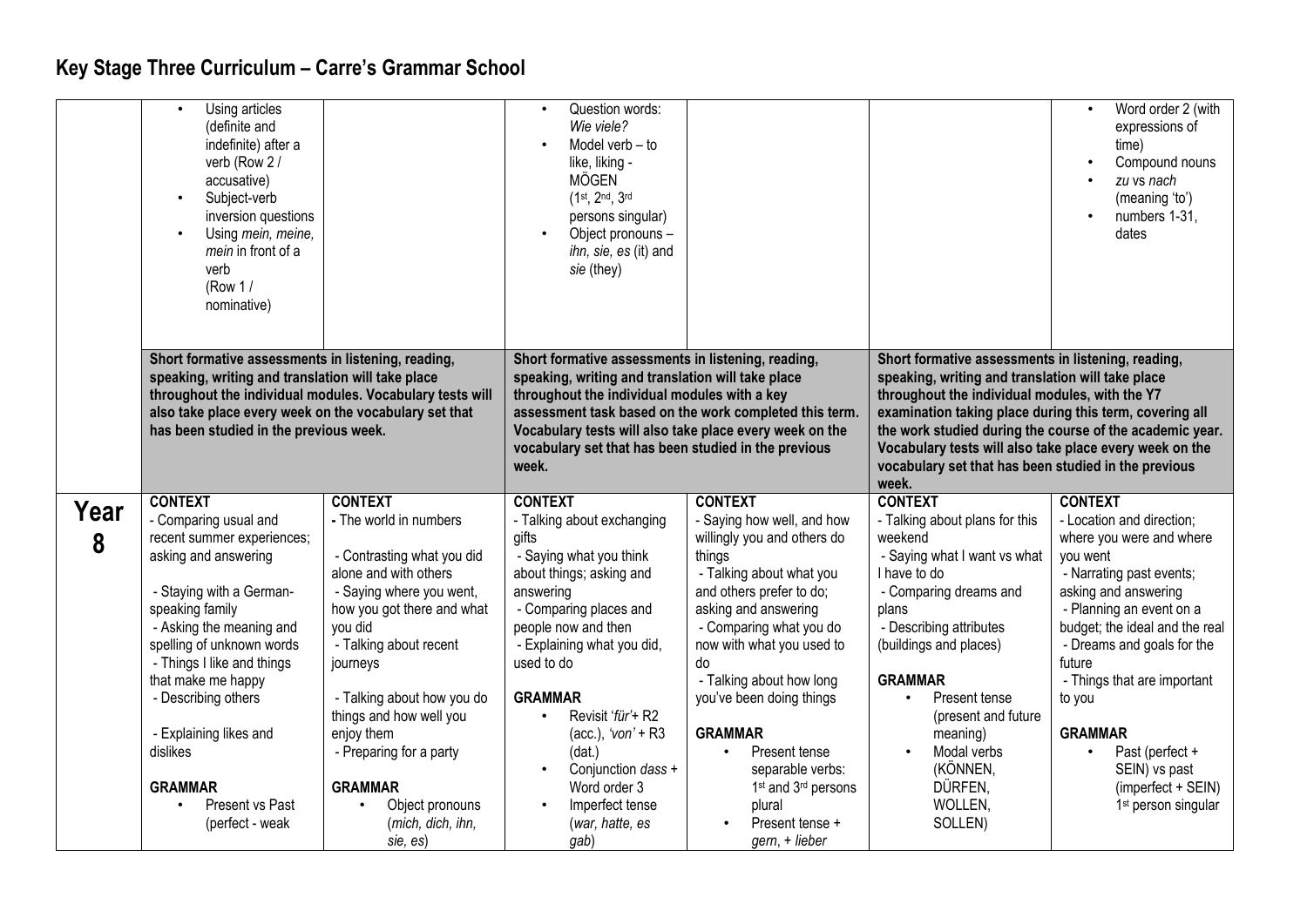|           | verbs), 1 <sup>st</sup> person<br>singular<br>$'in' + R3$ (dat.) +<br>indefinite articles<br>Past (perfect +<br>HABEN), 1st, 2nd,<br>3rd person singular<br><b>HABEN / SEIN</b><br>(present), idioms<br>(Hunger, Lust<br>haben)<br>Sie (you, formal)<br>vs du<br>Prenominal<br>adjective<br>agreement - R1<br>(nom.) definite and<br>indefinite articles,<br>R2 (acc.) indefinite<br>articles<br>Plural Rule 5 -<br>nouns (f) ending -<br>in add -nen<br>Word order 3,<br>conjunctions weil<br>vs denn | nicht vs nichts,<br>$\bullet$<br>numbers 32 - 100<br>Present vs Past<br>(perfect - weak<br>verbs), 1 <sup>st</sup> persons<br>singular and plural<br>'von' + $R3$ (dat.)<br>$\bullet$<br>' $um'$ + [number] +<br>$\bullet$<br>Uhr (simple time)<br>Past (perfect +<br>HABEN vs SEIN)<br>' $mit + R3$ (dat.),<br>$an + R2$ (acc.),<br>$R3$ (dat.), 'durch' +<br>R2 (acc.), 'für' +<br>$R2$ (acc.)<br>Word order:<br>manner (M) before<br>place (P)<br>Present tense +<br>adverb gern<br>Present tense<br>separable verbs<br>Possessive<br>adjectives R2<br>(acc.) | Comparative<br>$\bullet$<br>adjectives, als<br>meaning 'than'                                                                                                                                                                                                                                                                                 | 'seit' + present<br>$\bullet$<br>tense (past<br>meaning)                                                                                                | Future tense<br>$\bullet$<br>(WERDEN +<br>infinitive) vs<br>WOLLEN 1st, 2nd,<br>3rd persons<br>singular<br>Prenominal<br>adjective<br>agreement R1<br>(nom.), R2 (acc.),<br>'mit', 'aus' + R3<br>(dat.) with<br>indefinite articles                                                                                                                                                                          | Direct object<br>pronouns 'it' and<br>'them'<br>Future tense<br>(WERDEN $+$<br>infinitive) vs<br>WOLLEN 1st, 2nd,<br>3rd persons plural<br>Conjunction wenn<br>+ Word order 3<br>$'aus' + R3$ (dat.)<br>meaning 'from' |
|-----------|--------------------------------------------------------------------------------------------------------------------------------------------------------------------------------------------------------------------------------------------------------------------------------------------------------------------------------------------------------------------------------------------------------------------------------------------------------------------------------------------------------|------------------------------------------------------------------------------------------------------------------------------------------------------------------------------------------------------------------------------------------------------------------------------------------------------------------------------------------------------------------------------------------------------------------------------------------------------------------------------------------------------------------------------------------------------------------|-----------------------------------------------------------------------------------------------------------------------------------------------------------------------------------------------------------------------------------------------------------------------------------------------------------------------------------------------|---------------------------------------------------------------------------------------------------------------------------------------------------------|--------------------------------------------------------------------------------------------------------------------------------------------------------------------------------------------------------------------------------------------------------------------------------------------------------------------------------------------------------------------------------------------------------------|------------------------------------------------------------------------------------------------------------------------------------------------------------------------------------------------------------------------|
|           | Short formative assessments in listening, reading,<br>speaking, writing and translation will take place<br>throughout the individual modules with a key<br>assessment task based on the work completed this term.<br>Vocabulary tests will also take place every week on the<br>vocabulary set that has been studied in the previous<br>week.                                                                                                                                                          |                                                                                                                                                                                                                                                                                                                                                                                                                                                                                                                                                                  | Short formative assessments in listening, reading,<br>speaking, writing and translation will take place<br>throughout the individual modules with a key<br>assessment task based on the work completed this term.<br>Vocabulary tests will also take place every week on the<br>vocabulary set that has been studied in the previous<br>week. |                                                                                                                                                         | Short formative assessments in listening, reading,<br>speaking, writing and translation will take place<br>throughout the individual modules, with the Y8<br>examination taking place during this term, covering all<br>the work studied during the course of the academic year.<br>Vocabulary tests will also take place every week on the<br>vocabulary set that has been studied in the previous<br>week. |                                                                                                                                                                                                                        |
| Year<br>9 | <b>Relationships with family</b><br>and friends<br>Talking about yourself, your<br>family and pets.<br>Talking about family<br>relationships.                                                                                                                                                                                                                                                                                                                                                          | Technology in everyday<br>life<br>Talking about social<br>networks.<br>Using the present tense to<br>refer to the future<br>Coordinating conjunctions                                                                                                                                                                                                                                                                                                                                                                                                            | <b>Freetime activities</b><br>Talking about music, cinema<br>and TV.<br>Revision of word order rules<br>Revision of separable verbs                                                                                                                                                                                                           | <b>Freetime activities</b><br>Talking about sports<br>Saying what you like/would<br>like to do.<br>Using time expressions.<br>Revision of future tense. | <b>Relationships with family</b><br>and friends<br>Talking about relationships in<br>more detail.<br>Talking about marriage and<br>its alternatives.                                                                                                                                                                                                                                                         | <b>Freetime activities</b><br>Discussing past music,<br>cinema and TV preferences.<br>Discussing eating out.<br>Discussing the positives and<br>negatives of sport.                                                    |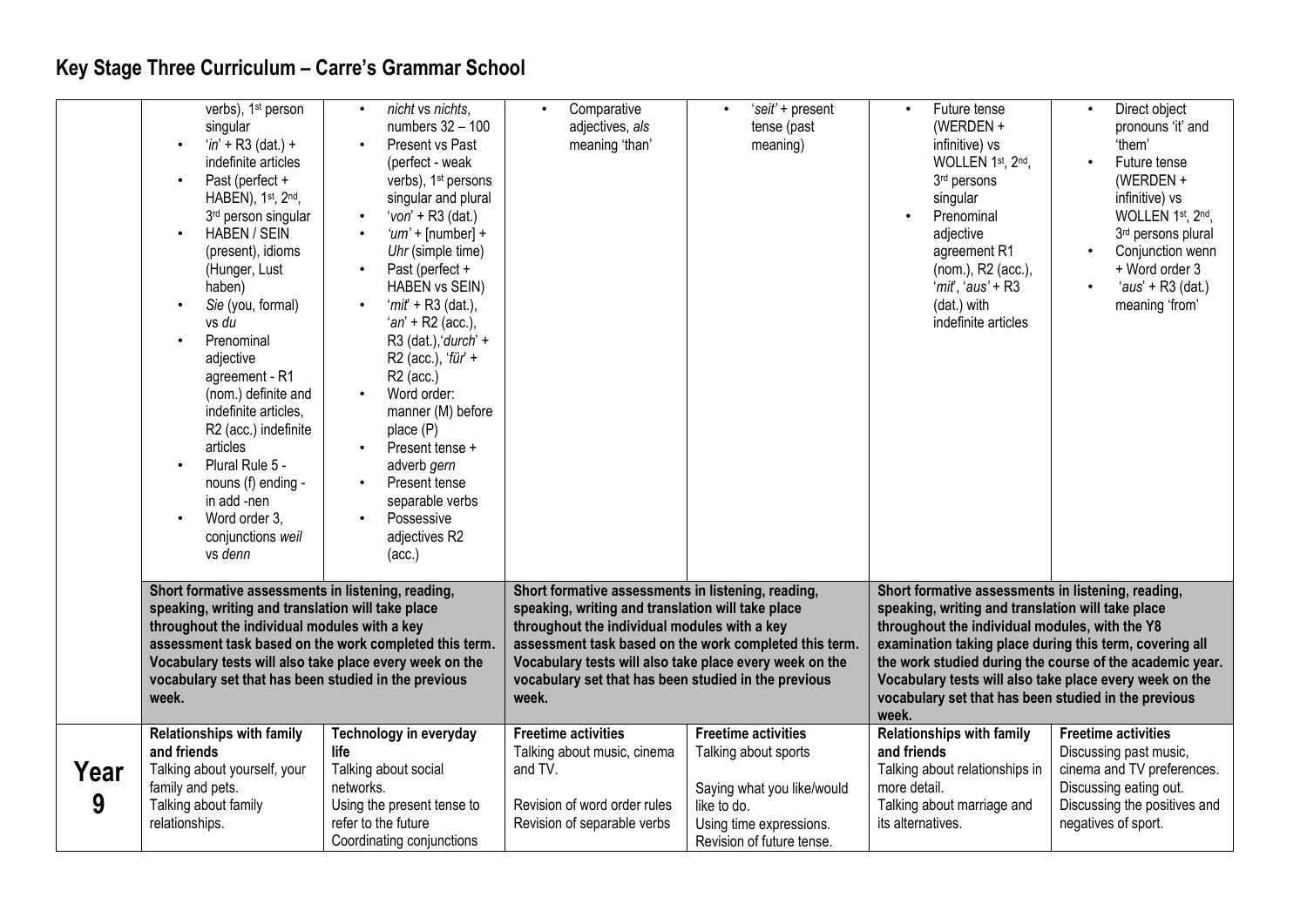| Talking about marriage and<br>partnership.<br>Discussing opinions on<br>marriage.<br>Personal pronouns<br>(nominative, accusative and<br>dative)<br>Regular and irregular verbs<br>in present tense<br>Separable and reflexive<br>verbs & accusative reflexive<br>pronouns<br>Comparative forms of<br>adjectives<br>Revision of the future tense<br>personal, object and relative<br>pronouns (nominative,<br>accusative and dative)<br>Revision of some modal<br>verbs | Talking about social media<br>Talking about mobile<br>technology<br>Using object pronouns.<br>Revision of the Perfect<br>tense.<br>Revision of plurals and<br>negatives.<br>Spotting similarities between<br>German and English when<br>listening.<br>Thinking creatively in<br>speaking. | Learning about compound<br>nouns in German<br>Revision of irregular verbs in<br>the Perfect tense<br>Listening for key information<br>Talking about what you eat<br>and drink, at home and out.<br>Talking about food and drink<br>in Germany.<br>Comparatives.<br>Superlatives.<br>Negatives.<br>Revision of regular and<br>irregular present tense<br>verbs.<br>Revision of present tense<br>modal verbs.<br>Making questions.<br>Extending vocabulary.<br>Listening for essential words.          | <b>Customs and Festivals</b><br>Learning and talking about<br>customs and traditions in<br>German speaking countries.<br>Talking about and discussing<br>festivals in German speaking<br>countries<br>Talking about quantities,<br>weights and containers.<br>Question words.<br>Dual case prepositions.<br>Revising the perfect tense.<br>The imperfect tense of<br>modals and other useful<br>verbs.<br>Using the context to aid<br>understanding.<br>Paraphrasing when<br>speaking.<br>Breaking down compound<br>nouns.<br>Spotting different words to<br>express the same idea. | Possessive adjectives in<br>nominative, accusative and<br>dative cases.<br>Coordinating conjunctions.<br>Revision of adjectives,<br>comparatives and<br>superlatives (adverbs).<br>Distinguishing different word<br>types in German.<br><b>Technology in everyday</b><br>life<br>Discussing the positives and<br>negatives of social media<br>and mobile technology.<br>Revision of the imperative.<br>Revision of Perfect and<br>Imperfect tenses.<br>Making the most of near-<br>cognates.<br>Achieving a fluent English<br>translation.<br>Key phrases for discussing<br>positives and negatives. | Perfect tense with regular,<br>irregular, separable and<br>reflexive verbs.<br>Word order in adverbial<br>phrases.<br>Spotting feminine nouns in<br>German.<br><b>Customs and Festivals</b><br>Finding out more about<br>customs, traditions and<br>festivals in German speaking<br>countries.<br>Using adjectives and verbs<br>as nouns<br>Weak masculine nouns<br>Word order (verb as the 2nd<br>idea; TMP; subordinate<br>clauses)<br>Revision of personal<br>pronouns (nominative,<br>accusative and dative).<br>Indefinite pronouns.<br>Using the context when<br>listening.<br>Changing the category of<br>words. |
|-------------------------------------------------------------------------------------------------------------------------------------------------------------------------------------------------------------------------------------------------------------------------------------------------------------------------------------------------------------------------------------------------------------------------------------------------------------------------|-------------------------------------------------------------------------------------------------------------------------------------------------------------------------------------------------------------------------------------------------------------------------------------------|------------------------------------------------------------------------------------------------------------------------------------------------------------------------------------------------------------------------------------------------------------------------------------------------------------------------------------------------------------------------------------------------------------------------------------------------------------------------------------------------------|-------------------------------------------------------------------------------------------------------------------------------------------------------------------------------------------------------------------------------------------------------------------------------------------------------------------------------------------------------------------------------------------------------------------------------------------------------------------------------------------------------------------------------------------------------------------------------------|------------------------------------------------------------------------------------------------------------------------------------------------------------------------------------------------------------------------------------------------------------------------------------------------------------------------------------------------------------------------------------------------------------------------------------------------------------------------------------------------------------------------------------------------------------------------------------------------------|-------------------------------------------------------------------------------------------------------------------------------------------------------------------------------------------------------------------------------------------------------------------------------------------------------------------------------------------------------------------------------------------------------------------------------------------------------------------------------------------------------------------------------------------------------------------------------------------------------------------------|
| Short formative assessments in listening, reading,<br>speaking, writing and translation will take place<br>throughout the individual modules with a key<br>assessment task based on the work completed this term.<br>Vocabulary tests will also take place every week using<br>the AQA prescribed vocabulary list.<br>Pre- and Post-topic tests will also take place at the<br>beginning and end of each module of work respectively.                                   |                                                                                                                                                                                                                                                                                           | Short formative assessments in listening, reading,<br>speaking, writing and translation will take place<br>throughout the individual modules, with the Y9<br>examination taking place during this term, covering all<br>the work studied up to this point in the academic year.<br>Vocabulary tests will also take place every week, using<br>the AQA prescribed vocabulary list.<br>Pre- and Post-topic tests will also take place at the<br>beginning and end of each module of work respectively. |                                                                                                                                                                                                                                                                                                                                                                                                                                                                                                                                                                                     | Short formative assessments in listening, reading,<br>speaking, writing and translation will take place<br>throughout the individual modules with a key reading<br>and speaking assessment task based on the work<br>completed this term.<br>Vocabulary tests will also take place every week, using<br>the AQA prescribed vocabulary list.<br>Pre- and Post-topic tests will also take place at the<br>beginning and end of each module of work respectively.                                                                                                                                       |                                                                                                                                                                                                                                                                                                                                                                                                                                                                                                                                                                                                                         |